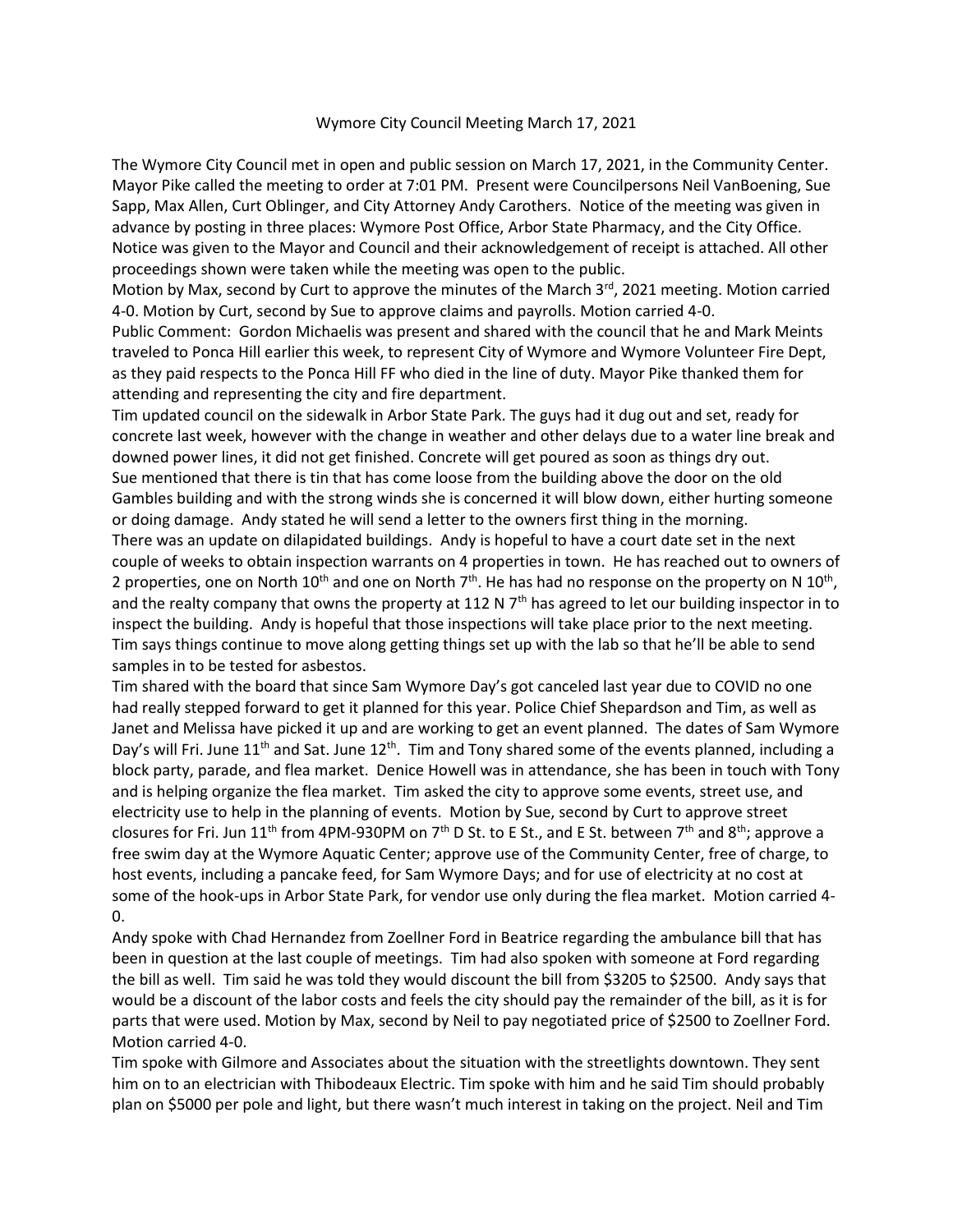met with Aaron from WCHE Electric and discussed the issues we are facing and possible solutions. Aaron will work on getting quotes form pole manufacturers, etc and will get quotes sent to Tim in the next couple of weeks. Diane Creek was in attendance and she asked the council to keep this issue as a priority. She works many late nights at her store downtown and she often has customers in after hours and it can be quite dark when they are leaving which poses some safety concerns because it's very dark on her corner. There doesn't seem to be many options for temporary lighting right now. Mayor Pike assured her that they know it is a problem and they want to get the project done, but they want to make sure they do it correctly. Neil shared that there are a lot of extra details that people might not think about and he feels it's a worthwhile project, but there are some hurdles.

Collin Meints was in attendance to let council members know they have formed a committee to start looking into the purchase of a new fire truck. There are 6 FD members, Rural Board will add 2 members, and they would like to know who Mayor Pike would like to add from council. The Mayor stated he will have Max and Neil join this committee as well. Collin stated that the committee is made up of younger members and they will have to do a lot of research and learning. Mark and Gordon will mentor them through the process. They've already met with one salesperson who is a former firefighter himself, and he was able to brief the committee on what to expect and the process they will go through. The truck that needs to be replaced is out of service, which leaves the fire department with only one engine. Mark said there are some possible options for a temporary truck to be leased or for the old truck to be rebuilt. The latter of the two isn't the best option for multiple reasons. Mark said a loan will need to be taken out for purchasing the new truck, which is what they did last time and one concern will be space, as new fire trucks are often taller and longer than older models.

Tim provided council with 2 quotes to replace equipment that was sold on the Purple Wave auction. He is looking to purchase a brush mower, pallet forks, and a snow bucket. He received a quote from Jenkins for these items for \$8,550 with a 12 week delivery time. His quote from Bobcat was \$8,575 and as of March 6<sup>th</sup>, 2021, the items were in stock and ready for immediate pickup or delivery. Both of these prices fell well below the \$9,875 made from the Purple Wave auction. Max stated since both quotes were under the amount made through the auction and are within \$25 of each other he doesn't have a preference which company Tim purchases from. Motion by Max, second by Neil, to approve purchase of a brush mower, pallet forks, and a snow bucket; for no more than \$8,575. Motion carried 4-0. Dates of city wide cleanup have been set. It will be held on Wed April 14<sup>th</sup>&Thurs April 15<sup>th</sup> at Arbor State Park, in the same location as last year. A flyer will be coming out soon with information on what will be accepted. The fire department is looking into setting something up during the same time frame that may help people get rid of old cars that no longer run or they don't want.

Jean Remmenga was in attendance to discuss a safety concern. She has seen multiple kids in her neighborhood who are riding four-wheelers and dirt bikes. She is concerned as they do not use helmets. Mike suggested that her complaints need to be sent to the police department via dispatch. Tony was in attendance and said he does not monitor posts on facebook, if a citizen has a concern they need to call dispatch and dispatch will notify him.

Neil brought forward an idea of providing welcome boxes to new residents moving into Wymore and Blue Springs. Neil wanted to seek the endorsement of council as the welcome boxes would be handed out to new customers when they come in to pay the deposit to turn on utilities. Neil will go around to local business to gather support and supplies for the boxes. The boxes will be assembled by volunteers and brought to the Wymore City Office when ready to be passed out. Motion by Neil, second by Sue for the city of Wymore to approve distribution of "welcome boxes" to new utility customers, at point of utility deposit payment. Motion carried 4-0.

Mark provided council with information on the Chiefs Symposium which will be held in Beatrice on Saturday March 27<sup>th</sup>. He's requesting approval for all members to attend. Rural board will be splitting the cost. Cost to the fire department for all members to attend will be \$450. Motion by Max, second by